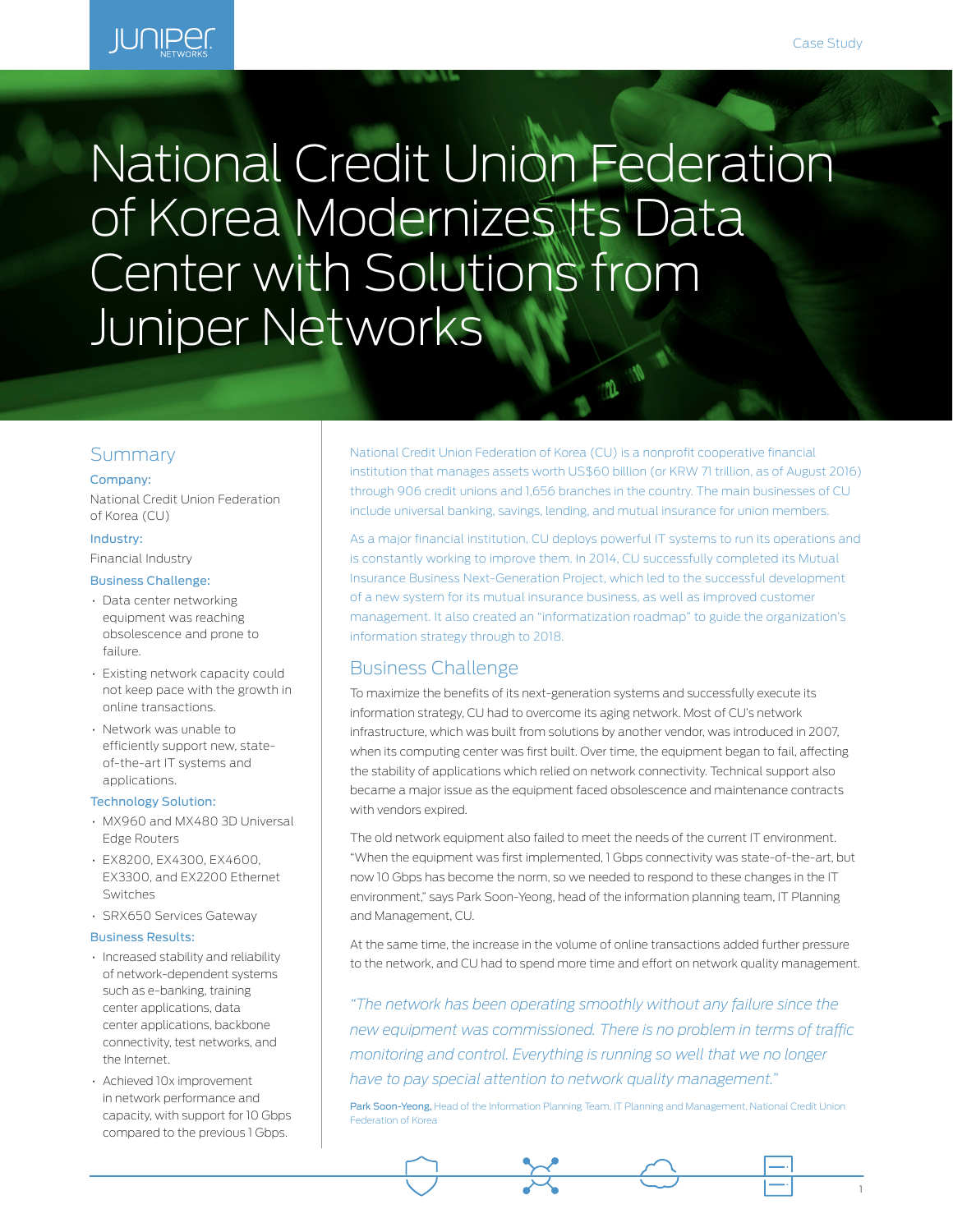# Technology Solution

In May 2015, CU embarked on a Data Center Network Infrastructure Improvement Project to replace the aging equipment and overcome the functional limitations of its network. The goal was to employ next-generation equipment in order to enhance network stability and minimize service interruptions; improve network performance within the data center; and ensure ease of management.

After conducting a proof-of-concept evaluation with three major network vendors to verify the stability and performance of their products, CU decided to replace its network equipment with Juniper Networks® EX Series Ethernet Switches, Juniper Networks MX Series 3D Universal Edge Routers, and the Juniper Networks SRX650 Services Gateway.

The EX Series Ethernet Switches were selected for their highperformance core, campus aggregation, and end-of-row deployment capabilities. Juniper's Virtual Chassis technology also allowed multiple EX Series switches to operate as a single device, enabling centralized management and streamlined operations.

The MX960 and MX480 3D Universal Edge Routers, which support up to 40 10GbE ports per slot, offered stellar density, scalability, and service agility that improved network performance, while the SRX650 provided enterprise-level security.

"Juniper Networks proposed the equipment that provided the best performance," Park says. "The solution was also very stable, and no issues arose when we conducted benchmark tests to verify this."

Another important consideration in the vendor selection process was access to local service and support. Juniper Networks was able to address this with its strong services network which covers key locations across South Korea, including Daejeon where the CU data center is located.

Given the confidence developed in Juniper during the selection process, CU decided to take a "big bang" approach for its data center modernization project, which meant replacing everything at one go.

As Park explains, "Stringent advance tests were carried out on both the equipment and the processes prior to deployment in the 'live' network, to prevent errors and minimize the chance of any impact on business operations. The entire process went smoothly, and the network replacement project was completed within a few hours without any equipment failure or error."

# Business Results

The deployment of Juniper Networks solutions boosted the health of CU systems such as electronic banking, training center applications, data center applications, backbone connectivity, test networks, and the Internet.

"For a financial institution like CU, our top priority is the stability of the network," Park says. "The network has been operating smoothly and without any failure since the new equipment was commissioned. Traffic monitoring and control have improved. Everything is running so well that we no longer have to dedicate extra efforts to network quality management."

Network performance has also improved significantly, and the new equipment from Juniper is able to support CU's next-generation systems with 10 Gbps connectivity. The highperformance network serves as a foundation for new technology introductions, including virtualization and software-defined networking (SDN), which will help CU efficiently cope with ever increasing workloads and traffic.

*"For a financial institution like CU, our top priority is the stability of the network. We introduced equipment from Juniper Networks to improve stability, and also to deliver the performance required to support virtualization solutions, guarantee high throughput and scalability, and ensure compatibility with new technologies."* 

Park Soon-Yeong, Head of the Information Planning Team, IT Planning and Management, National Credit Union Federation of Korea

#### Next Steps

With the new network, CU can flexibly introduce new IP-based services. For example, CU has built an IP telephony (IPT) network which enables automatic route selection to reduce communications costs. The IPT network will also dovetail with the IP-based integrated call center which CU is planning to introduce in the future.

With the completion of the Data Center Network Infrastructure Improvement Project, CU is also better able to enforce security and ensure compliance with regulatory requirements. For example, the EX3300 and EX2200 Ethernet Switches enable CU to segment the network in order to comply with the network separation policy the Korean Financial Supervisory Service requires for financial companies. CU is also carrying out an Internet Network Partition Infrastructure Project to safeguard the assets of union members and customers by preventing intrusion and leakage of personal information.